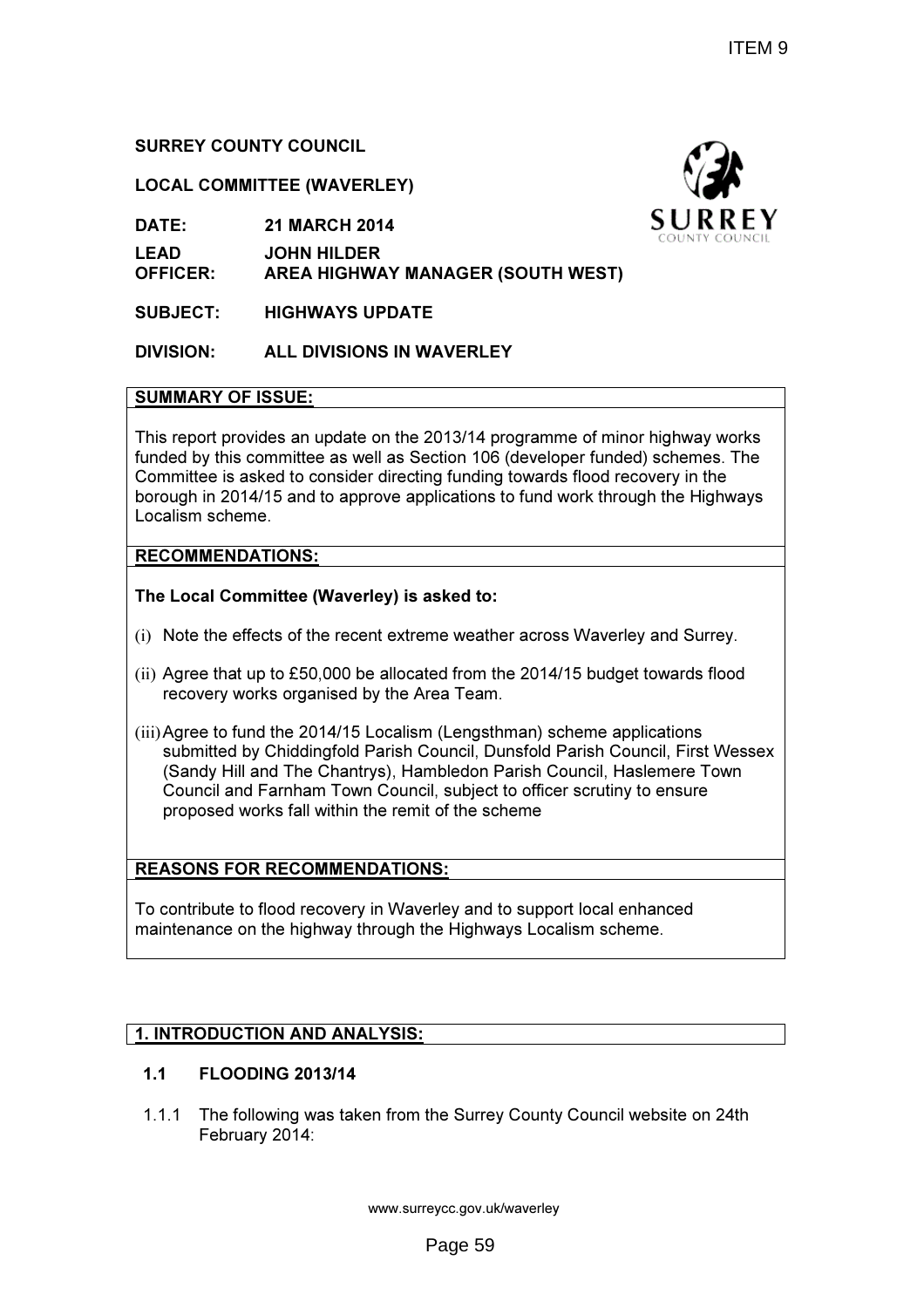'The repair bill to fix Surrey's flood-affected roads and bridges over Christmas has spiralled to £12.5 million – before this month's flooding is even taken into account.

A major clear-up of the 2,500 worst-affected Surrey roads is underway after devastating flooding twice hit the county over Christmas and again this month.

Over Christmas, heavy storms and burst riverbanks, including the Mole and the Wey, prompted county council teams to tackle hundreds of flooded roads, plus fallen trees and damaged bridges.

This month (February) the emergency services, councils, the Environment Agency and the Army helped thousands of people affected by River Thames flooding, including more than 1,000 people rescued by Surrey firefighters.

Before the latest flooding began on 9 February, council roads inspectors assessing damage across the county gave early estimates that the clear-up would cost around £5 million. This has now gone up to £12.5 million, with around £800,000 alone expected to be needed to rebuild Flanchford Road bridge near Reigate. The council has bid for Government funding to help repair six miles of A-roads and B-roads, plus 39 bridges.

John Furey, the county council's Cabinet Member for Highways, said: "The water levels from February's flooding have only just begun to drop in Surrey, so the £12.5 million repair bill from the damage over Christmas is just the tip of the iceberg.

"We'll do everything we can to put things right for the residents of Surrey, but this extra financial burden is huge so we hope our bids for Government funding are successful."

- 1.1.2 On 11 February David Hodge, Leader of the County Council, said that some planned non-urgent highways works would "pause" where there was a need to tackle flooding affecting residents and key roads. Speaking at a meeting of the Full Council, Mr Hodge said: "Our highways teams will continue to work round the clock with the main focus on tackling the effects of flooding, clearing roads and fallen trees, but all essential work across the county will continue as normal."
- 1.1.3 As well as direct damage, the weather has affected reactive repair work over the past months, particularly potholes. Gangs have often had to work in the rain to carry out urgent repairs in roads where foundations are saturated and unsurprisingly early failure rates are higher than usual. This is at the time of year, late winter and early spring, when numbers of new potholes are at their highest. Dry weather, as well as funding, is needed to recover from the effects of the winter of 2013/14 on the road network.

## 1.2 2013/14 HIGHWAYS BUDGET

1.2.1 Budgets available to this committee in 2013/14 are as follows: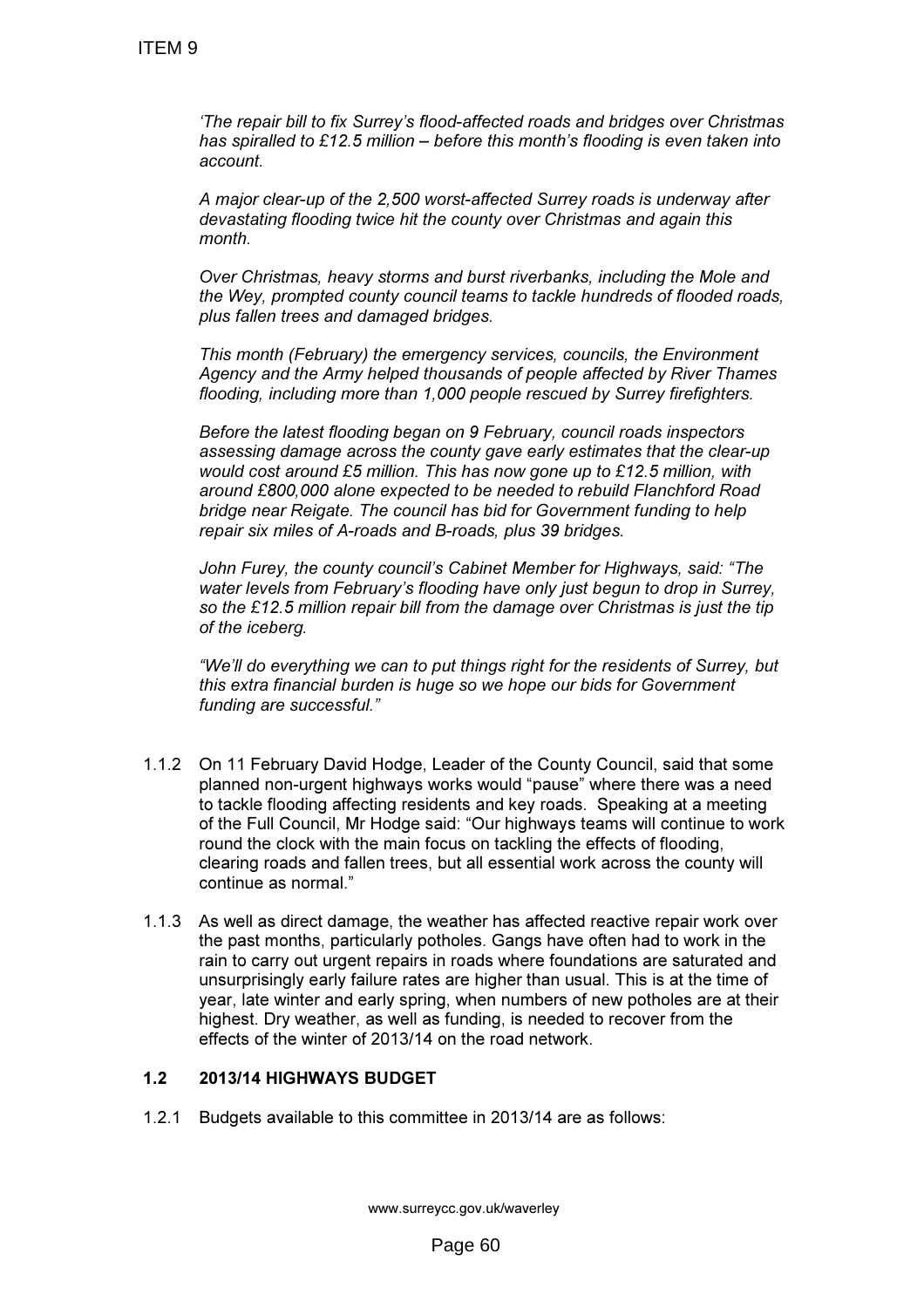|                                                                        | £       |
|------------------------------------------------------------------------|---------|
| Capital Integrated Transport<br>Schemes (ITS) (Improvement<br>Schemes) | 262,000 |
| Capital Maintenance                                                    | 262,000 |
| Revenue Maintenance                                                    | 317,000 |
| Total                                                                  | 841,000 |
| And in addition                                                        |         |
| <b>Community Enhancement Fund</b>                                      | 45,000  |

## 1.3 ALLOCATIONS

- 1.3.1 At the meeting of 14 December 2012 the Committee agreed that the funding set out above should be allocated towards a programme of improvement schemes (Integrated Transport Schemes: ITS) as listed at Annex 1 with an estimated value of £695,000.
- 1.3.2 The Committee also made the following allocations towards revenue work:

| Total                                                            | £60,000 |
|------------------------------------------------------------------|---------|
| Ad hoc signs, lines, bollards, etc. by local<br>team             | £10,000 |
| Jetter for 3 weeks                                               | £15,000 |
| <b>Implement Parking Review</b><br>recommendations               | £15,000 |
| Reserve funding for the Highways<br>Localism (Lengthsman) scheme | £20,000 |

- 1.3.3 The Community Enhancement Fund was allocated to individual county councillors for Waverley at £5,000 per councillor.
- 1.3.4 The residue of £86,000 (841k 695k 60k) is held in reserve against potential increases in costs since estimates made before design has commenced are indicative at best. Any surplus could be directed to Local Structural Repair (LSR: surfacing) work later in the year.
- 1.3.5 At its meeting on 5 July 2013 the Committee considered Localism bids from parish and town councils and agreed that the Lengthsman Scheme allocation would be increased by up to £20,000 to a total maximum of £40,000.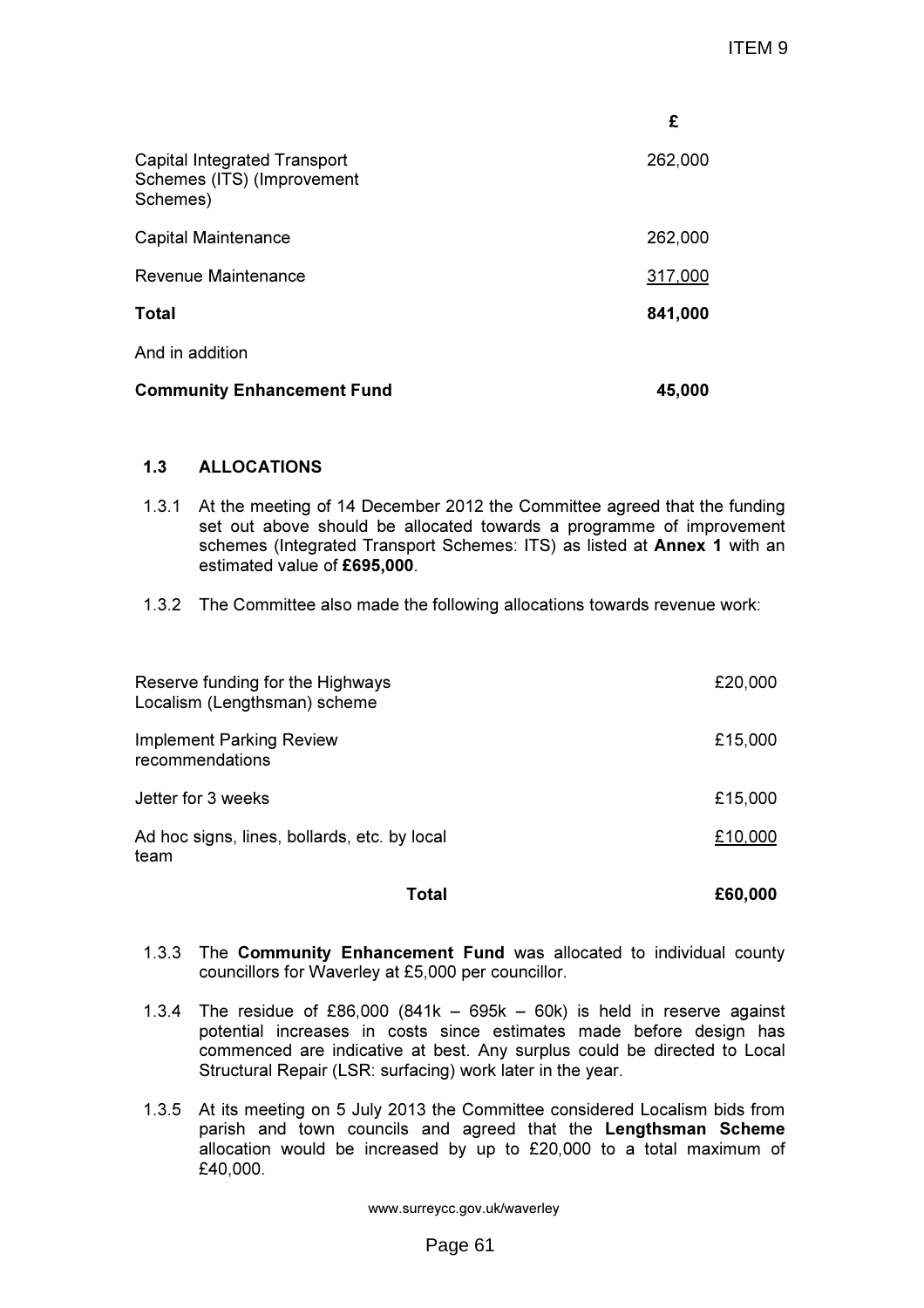# 1.4 2013/14 BUDGET PROGRESS AND UPDATE

#### 1.4.1 Improvement Schemes

- 1.4.1.1 Progress is shown at Annex 1.
- 1.4.1.2 The planned Longbridge crossing scheme in Farnham was cancelled because development agreements associated with both East Street and the old police station are expected to provide greatly improved crossing facilities both at the junction with Union Road and immediately north of the bridge over the river Wey. Following discussion with the Chairman of the Committee and local members, the Area Manager directed the Longbridge allocation of £120,000 towards refurbishing the road table in Park Row, extending the Trinity Hill/Drovers Way traffic calming scheme, refurbishing footways in the town centre conservation area and re-surfacing (LSR scheme) the Guildford Road Trading Estate service road.
- 1.4.1.3 Two schemes, Cranleigh/Ewhurst Footway/Cycleway and Marshall Road Footway/Cycleway, have had to be deferred to 2014/15 because legal agreements to construct on third party land have not been completed, although negotiations are ongoing. Both have 2013/14 allocations of £90,000 (so £180,000 combined) which will be re-profiled (carried forward) to 2014/15 subject to agreement by Cabinet.
- 1.4.1.4 The Vicarage Walk and Station Road pedestrian schemes in Godalming start in March and will complete during April. As a result costs will be incurred against the 2014/15 budget, although the Committee made provision against this eventuality by keeping £263,000 in reserve when allocating the 2014/15 budget at the meeting on 13 December 2013.

## 1.4.2 Community Enhancement

1.4.2.1 At the end of February 2014 £44,810 of the £45,000 allocated at £5,000 per county councillor had been either spent or committed, so this budget has been fully utilised.

## 1.4.3 Lengthsman Scheme (Highways Localism) 2013/14

1.4.3.1 At the end of February 2014 Lengthsman bids from Parish and Town Councils for Hambledon, Chiddingfold, Dunsfold, Haslemere, Farnham, Bramley and Western Villages had been signed off by highways officers and a total of £39,910 transferred to these councils. There was a slow start to this new initiative in its first year, with parishes gaining understanding as to what work they could undertake and what work is classed as 'non-highway', and so outside the remit of the scheme. However, the budget has been fully utilised and officers will review the work that parishes have carried out and report further later in the year.

## 1.5 LENGTHSMAN SCHEME (HIGHWAYS LOCALISM) IN 2014/15

1.5.1 At the meeting on 13 December 2013 the Committee allocated £45,000 towards the Lengthsman scheme in 2014/15.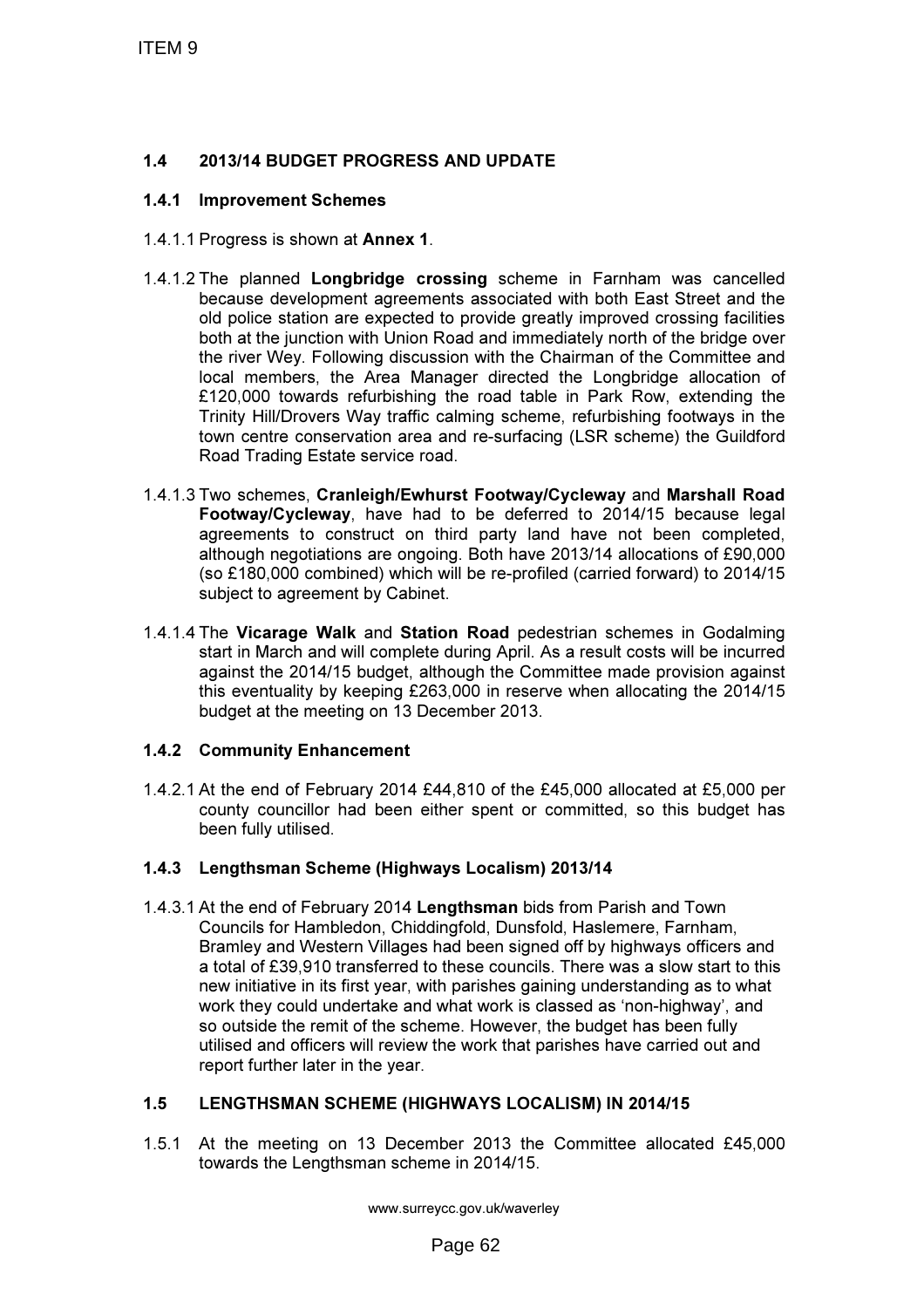1.5.2 In December 2013 the Lengthsman Team wrote to ever parish and town council across Surrey reminding them to submit bids for 2014/15 as soon as possible. The following bids have been received for Waverley:

| <b>Chiddingfold Parish Council</b>                   | £6,000  |
|------------------------------------------------------|---------|
| <b>Dunsfold Parish Council</b>                       | £8,000  |
| First Wessex (Sandy Hill and The Chantrys (Farnham)) | £7,061  |
| Hambledon Parish Council                             | £2,500  |
| <b>Haslemere Town Council</b>                        | £5,000  |
| <b>Farnham Town Council</b>                          | £13,800 |
| <b>Total</b>                                         | £42,361 |

1.5.3 Details of the applications are set out in Annex 2. The Committee is recommended to approve these. As in 2013/14 Area Team officers will scrutinise bids to ensure works fall within with the remit of the scheme before signing off funding.

## 1.6 FLOOD RECOVERY

1.6.1 The Committee may wish to consider redirecting 2014/15 funding towards flood recovery. In the coming months there will be a centrally led programme of repair works required as a result of flooding and of course the Area Team has already input to this for Waverley. There may be benefit in the Committee making funds available to the Area Team to achieve small scale quick but lasting fixes, particularly to road drainage systems, though this will be dependent to some extent on the availability of resources (staff and machines) to actually carry out work at a time when demand will be very high. The Area Manager suggests that up to £50,000 is directed towards this with updates on use coming to future meetings.

## 2. OPTIONS:

2.1 As discussed with members.

## 3. CONSULTATIONS:

3.1 Appropriate consultation will be carried out for all schemes.

## 4. FINANCIAL AND VALUE FOR MONEY IMPLICATIONS:

4.1 Works will be carried out by the County Council's term highways contractor, Kier, who won the term contract in a competitive tender process. Arrangements for the Highways Localism scheme are set out in 1.5 above.

## 5. EQUALITIES AND DIVERSITY IMPLICATIONS:

5.1 It is an objective of Surrey Highways to treat all users of the public highway equally and with understanding.

#### 6. LOCALISM:

6.1 Works and schemes are designed to improve and make safer the facilities for local communities in the borough.